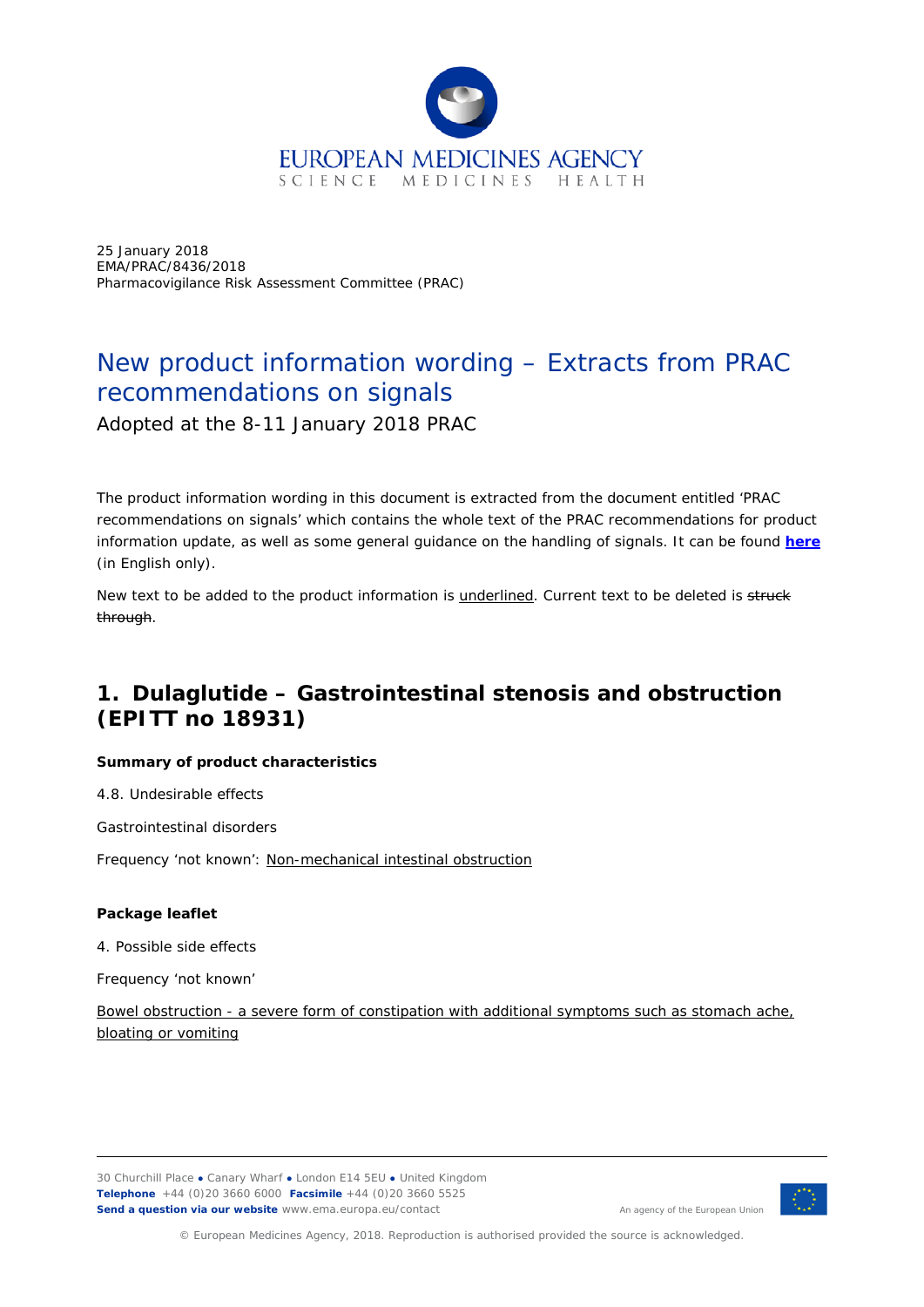## **2. Methotrexate – Pulmonary alveolar haemorrhage (EPITT no 18850)**

### *2.1. For methotrexate-containing medicinal products with non-oncologic indications*

#### **Summary of product characteristics**

4.4. Special warnings and precautions for use

#### Assessment of respiratory system

Questioning the patient with regard to possible pulmonary dysfunctions, if necessary lung function test. Acute or chronic interstitial pneumonitis, often associated with blood eosinophilia, may occur and deaths have been reported. Symptoms typically include dyspnoea, cough (especially a dry nonproductive cough), thoracic pain and fever for which patients should be monitored at each follow-up visit. Patients should be informed of the risk of pneumonitis and advised to contact their doctor immediately should they develop persistent cough or dyspnoea.

In addition, pulmonary alveolar haemorrhage has been reported with methotrexate used in rheumatologic and related indications. This event may also be associated with vasculitis and other comorbidities. Prompt investigations should be considered when pulmonary alveolar haemorrhage is suspected to confirm the diagnosis.

4.8. Undesirable effects

Respiratory, thoracic and mediastinal disorders

Not known: Epistaxis, Pulmonary alveolar haemorrhage

#### **Package leaflet**

2. What you need to know before you take [MTX]

Warnings and precautions

Acute bleeding from the lungs in patients with underlying rheumatologic disease has been reported with methotrexate. If you experience symptoms of spitting or coughing up blood you should contact your doctor immediately.

#### 4. Possible side effects

Serious side effects

If you develop any of the following side effects, contact your doctor immediately:

*-* inflammation of the lungs (symptoms may be general illness, dry, irritating cough, shortness of breath, breathlessness at rest, chest pain, or fever)

#### - spitting or coughing blood

The following side effects have also been reported:

#### Frequency not known (cannot be estimated from the available data): bleeding from the lungs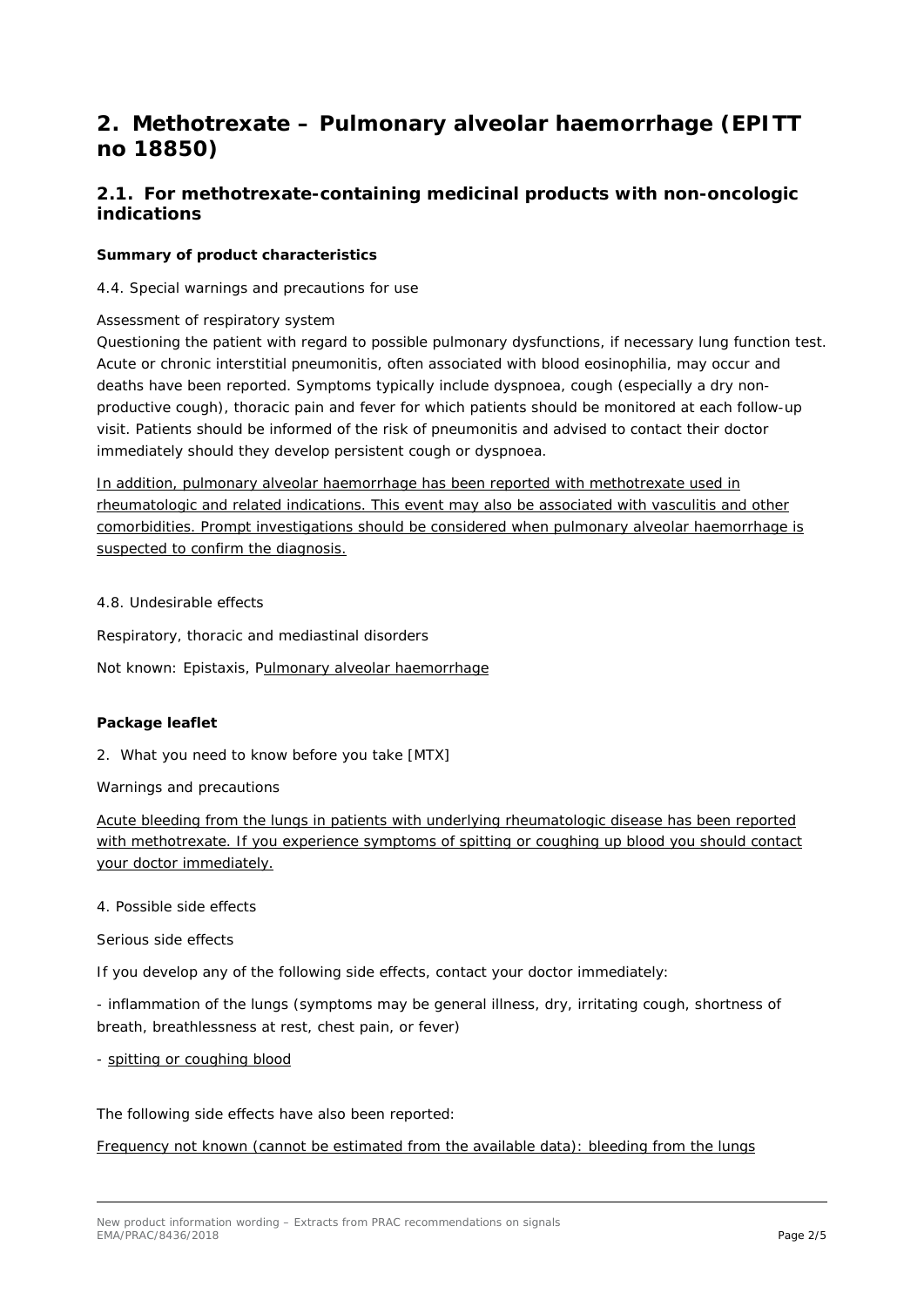### *2.2. For methotrexate-containing medicinal products with oncologic indications*

#### **Summary of product characteristics**

4.4. Special warnings and precautions for use

Respiratory system

Acute or chronic interstitial pneumonitis, often associated with blood eosinophilia, may occur and deaths have been reported. Symptoms typically include dyspnoea, cough (especially a dry nonproductive cough), thoracic pain and fever for which patients should be monitored at each follow-up visit. Patients should be informed of the risk of pneumonitis and advised to contact their doctor immediately should they develop persistent cough or dyspnoea.

In addition, pulmonary alveolar haemorrhage has been reported with methotrexate used in rheumatologic and related indications. This event may also be associated with vasculitis and other comorbidities. Prompt investigations should be considered when pulmonary alveolar haemorrhage is suspected to confirm the diagnosis.

#### **Package leaflet**

2. What you need to know before you take [MTX]

Warnings and precautions

Acute bleeding from the lungs in patients with underlying rheumatologic disease has been reported with methotrexate.

### *2.3. For methotrexate-containing medicinal products with both nononcologic and oncologic indications*

#### **Summary of product characteristics**

4.4. Special warnings and precautions for use

#### Respiratory system

Acute or chronic interstitial pneumonitis, often associated with blood eosinophilia, may occur and deaths have been reported. Symptoms typically include dyspnoea, cough (especially a dry nonproductive cough), thoracic pain and fever for which patients should be monitored at each follow-up visit. Patients should be informed of the risk of pneumonitis and advised to contact their doctor immediately should they develop persistent cough or dyspnoea.

In addition, pulmonary alveolar haemorrhage has been reported with methotrexate used in rheumatologic and related indications. This event may also be associated with vasculitis and other comorbidities. Prompt investigations should be considered when pulmonary alveolar haemorrhage is suspected to confirm the diagnosis.

#### 4.8. Undesirable effects

Respiratory, thoracic and mediastinal disorders

Not known: Epistaxis, Pulmonary alveolar haemorrhage\*

\*(has been reported for methotrexate used in rheumatologic and related indications)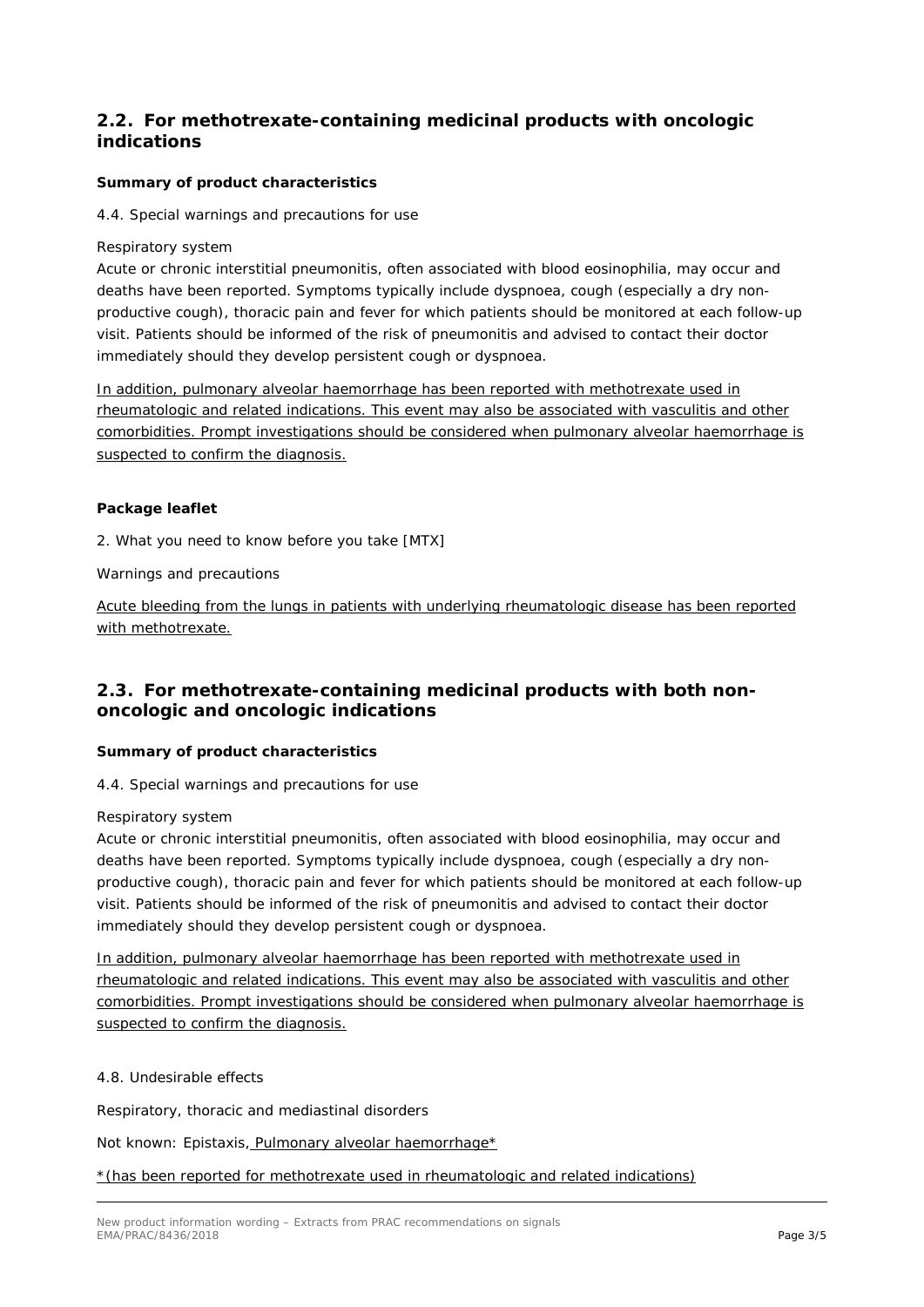#### **Package leaflet**

2. What you need to know before you take [MTX]

Warnings and precautions

Acute bleeding from the lungs in patients with underlying rheumatologic disease has been reported with methotrexate. If you experience symptoms of spitting or coughing up blood you should contact your doctor immediately.

4. Possible side effects

Serious side effects

If you develop any of the following side effects, contact your doctor immediately:

- inflammation of the lungs (symptoms may be general illness, dry, irritating cough, shortness of breath, breathlessness at rest, chest pain, or fever)

- spitting or coughing blood\*

\*(has been reported for methotrexate used in patients with underlying rheumatologic disease)

The following side effects have also been reported:

Frequency not known (cannot be estimated from the available data): bleeding from the lungs\*

\*(has been reported for methotrexate used in patients with underlying rheumatologic disease).

## **3. Pemetrexed – Nephrogenic diabetes insipidus (EPITT no 18930)**

#### **Summary of product characteristics**

4.4. Special warnings and precautions for use

Serious renal events, including acute renal failure, have been reported with pemetrexed alone or in association with other chemotherapeutic agents. Many of the patients in whom these occurred had underlying risk factors for the development of renal events including dehydration or pre-existing hypertension or diabetes. Nephrogenic diabetes insipidus and renal tubular necrosis were also reported in post marketing setting with pemetrexed alone or with other chemotherapeutic agents. Most of these events resolved after pemetrexed withdrawal. Patients should be regularly monitored for acute tubular necrosis, decreased renal function and signs and symptoms of nephrogenic diabetes insipidus (e.g. hypernatraemia).

#### 4.8. Undesirable effects

Uncommon cases of acute renal failure have been reported with pemetrexed alone or in association with other chemotherapeutic agents (see section 4.4). Nephrogenic diabetes insipidus and renal tubular necrosis have been reported in post marketing setting with an unknown frequency.